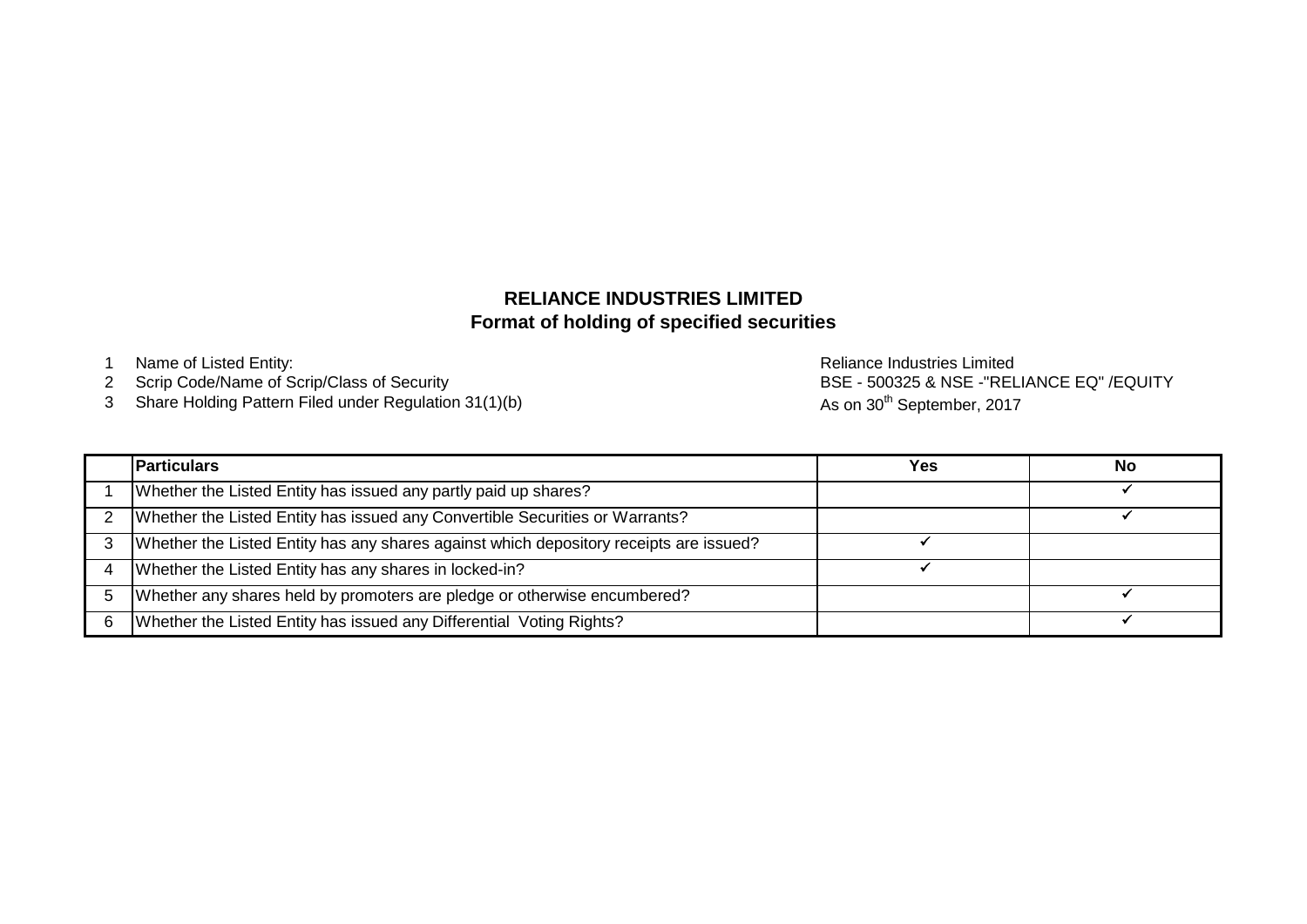# **RELIANCE INDUSTRIES LIMITED Table I - Summary Statement holding of specified securities**

| Category | Category of shareholder             | Nos. of      | No. of fully paid up No. of Partly |               | No. of shares underlying   | Total nos, shares Shareholding |                            |                            |       | Number of Voting Rights held in each class of |                                                                        |               | No. of Shares Shareholding, as Number of Locked in |           |                        |           | <b>Number of Shares</b> | <b>Number of equity</b> |
|----------|-------------------------------------|--------------|------------------------------------|---------------|----------------------------|--------------------------------|----------------------------|----------------------------|-------|-----------------------------------------------|------------------------------------------------------------------------|---------------|----------------------------------------------------|-----------|------------------------|-----------|-------------------------|-------------------------|
|          | (II)                                | shareholders | equity shares held                 | paid-up       | <b>Depository Receipts</b> | held<br>(VII)                  | as a % of                  | securities (IX)            |       |                                               | Underlying<br>a % assuming full<br>pledged or otherwise<br>shares(XII) |               |                                                    |           |                        |           | shares held in          |                         |
|          |                                     | (III)        | (IV)                               | equity shares | (VI)                       | =(IV)+(V)+(VI)                 | total no. of               |                            |       |                                               |                                                                        | Outstanding   | conversion of                                      |           |                        |           | encumbered(XIII)        | dematerialized form     |
|          |                                     |              |                                    | (V)           |                            |                                | shares                     |                            |       |                                               |                                                                        | convertible   | convertible                                        |           |                        |           |                         | (XIV)                   |
|          |                                     |              |                                    |               |                            |                                | <i><b>(calculated)</b></i> |                            |       |                                               |                                                                        | securities    | securities (as a                                   |           |                        |           |                         |                         |
|          |                                     |              |                                    |               |                            |                                | as per SCRR.               | Number of Voting<br>Rights |       | Total as a                                    | (including                                                             | percentage of | No.                                                | As a % of | No.                    | As a % of |                         |                         |
|          |                                     |              |                                    |               |                            |                                | 1957) (VIII)               |                            |       |                                               | $%$ of<br>$(A+B+C)$                                                    | Warrants) (X) | diluted share                                      | (a)       | total<br><b>Shares</b> | (a)       | total<br><b>Shares</b>  |                         |
|          |                                     |              |                                    |               |                            |                                | As a % of                  |                            |       |                                               |                                                                        |               | capital) (XI)=                                     |           | held (b)               |           | held (b)                |                         |
|          |                                     |              |                                    |               |                            |                                | $(A+B+C2)$                 | <b>Class X</b>             | Class | <b>Total</b>                                  |                                                                        |               | $(VII)+(X)$ As a % of                              |           |                        |           |                         |                         |
|          |                                     |              |                                    |               |                            |                                |                            | (Equity)                   |       |                                               |                                                                        |               | (A+B+C2)                                           |           |                        |           |                         |                         |
|          |                                     |              |                                    |               |                            |                                |                            |                            |       |                                               |                                                                        |               |                                                    |           |                        |           |                         |                         |
| (A)      | Promoter & Promoter Group           |              | 2926202148                         |               |                            | 2926202148                     | 47.55                      | 2926202148                 |       | 2926202148                                    | 47.50                                                                  |               | 47.55                                              |           | 0.00                   |           | 0.00                    | 2926202148              |
| (B)      | Public                              | 2535604      | 3228138656                         |               |                            | 3228138656                     | 52.45                      | 3056255836                 |       | 3056255836                                    | 49.6                                                                   |               | 52.45                                              | 629408    | 0.02                   | <b>NA</b> | <b>NA</b>               | 3102240620              |
|          | Non Promoter-Non Public             |              |                                    |               |                            |                                |                            |                            |       |                                               |                                                                        |               |                                                    |           |                        |           |                         |                         |
|          | (C1) Shares underlying DRs          |              |                                    |               | 178210492                  | 178210492                      | <b>NAI</b>                 | 178210492                  |       | 178210492                                     | 2.89                                                                   |               | <b>NA</b>                                          |           | 0.00                   | <b>NA</b> | <b>NA</b>               | 178175092               |
|          | (C2) Shares held by Employee Trusts |              |                                    |               |                            |                                | 0.00                       |                            |       |                                               | 0.00                                                                   |               | 0.00                                               |           | 0.00                   | <b>NA</b> | <b>NA</b>               |                         |
|          | Total                               | 2535660      | 6154340804                         |               | 178210492                  | 6332551296                     | 100.00                     | 6160668476                 |       | 6160668476                                    | 100.00                                                                 |               | 100.00                                             | 629408    | 0.01                   | 0.00      | 0.00                    | 6206617860              |

NA denotes "Not Applicable"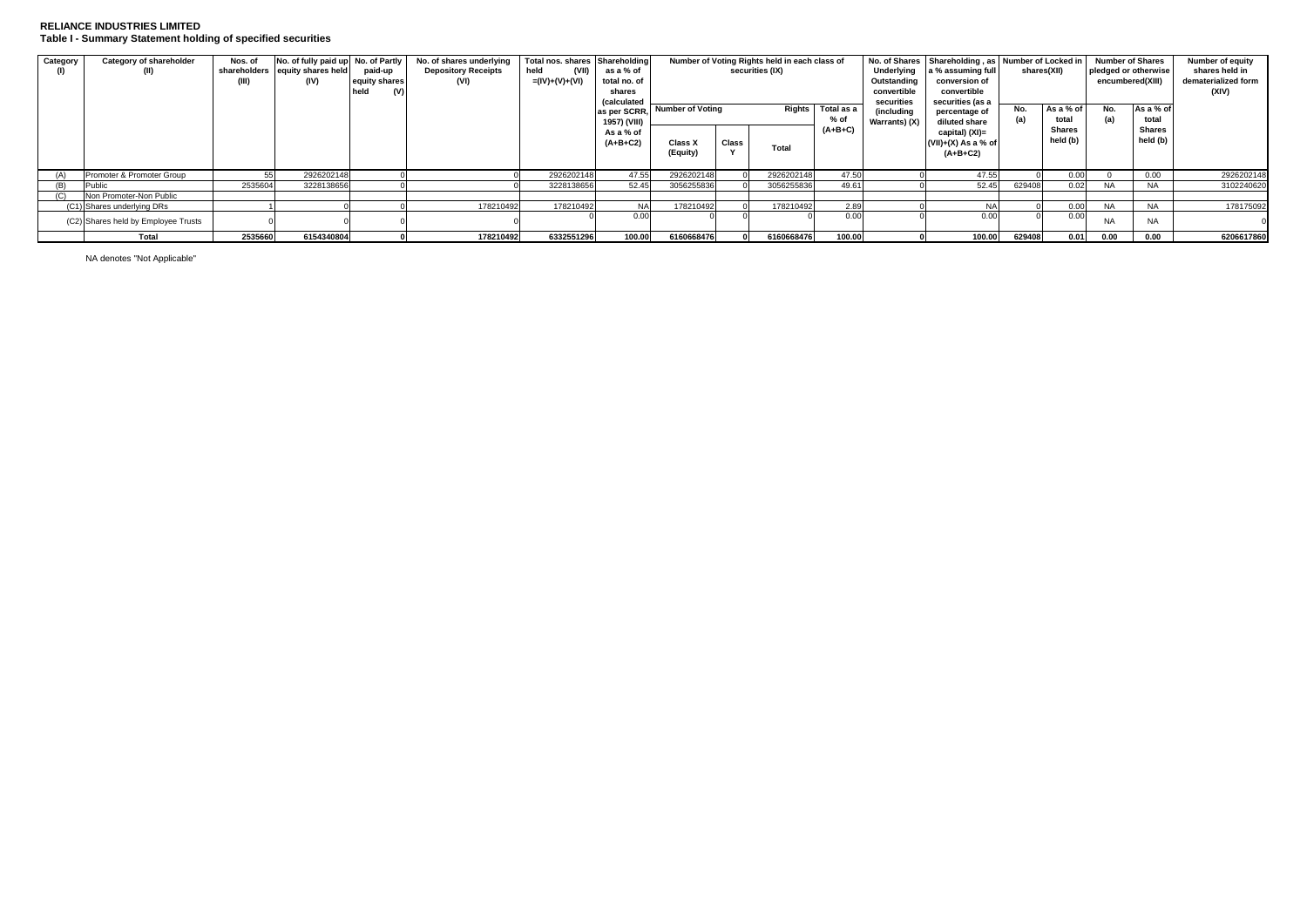### **RELIANCE INDUSTRIES LIMITED Table II - Statement showing shareholding pattern of the Promoter and Promoter Group**

| (A)        | Category & Name of the shareholders (I)                                                               | Nos. of<br>shareholder<br>(III) | No. of fully paid up<br>equity shares held (IV) | No. of Partly<br>paid-up equity<br>shares held<br>(V) | No. of shares<br>underlying<br>Depository<br>Receipts (VI) | held (VII)=<br>$(IV)+(V)+(VI)$ | calculated as<br>per SCRR, 1957<br>As a % of | Total nos. shares Shareholding % Number of Voting Rights held in each class of<br>securities (IX) |              |                                                |                                                     | No. of Shares<br>Underlying<br>Outstanding<br>convertible | Shareholding, as a %<br>assuming full<br>conversion of<br>convertible securities            |       | Number of<br><b>Number of Shares</b><br>Locked in<br>pledged or<br>shares(XII)<br>otherwise<br>encumbered(XIII) |          | Number of equity<br>shares held in<br>dematerialized form<br>(XIV) |                        |
|------------|-------------------------------------------------------------------------------------------------------|---------------------------------|-------------------------------------------------|-------------------------------------------------------|------------------------------------------------------------|--------------------------------|----------------------------------------------|---------------------------------------------------------------------------------------------------|--------------|------------------------------------------------|-----------------------------------------------------|-----------------------------------------------------------|---------------------------------------------------------------------------------------------|-------|-----------------------------------------------------------------------------------------------------------------|----------|--------------------------------------------------------------------|------------------------|
|            |                                                                                                       |                                 |                                                 |                                                       |                                                            |                                | $(A+B+C2)(VIII)$                             | Class<br>X(Equity)                                                                                | Class<br>Y   | <b>Number of Voting Rights</b><br><b>Total</b> | <b>Total as</b><br>a % of<br><b>Total</b><br>Voting | securities<br><i>(including</i><br>Warrants) (X)          | (as a percentage of<br>diluted share capital)<br>$(XI) = (VII)+(X)$ as a % of<br>$(A+B+C2)$ | No(a) | As a % No. (a)<br>of total<br><b>Shares</b><br>held (b)                                                         |          | As a % of<br>total Shares<br>held (b)                              |                        |
|            |                                                                                                       |                                 |                                                 |                                                       |                                                            |                                |                                              |                                                                                                   |              |                                                | rights                                              |                                                           |                                                                                             |       |                                                                                                                 |          |                                                                    |                        |
|            | (1) Indian<br>(a) Individuals/Hindu undivided Family                                                  |                                 |                                                 |                                                       |                                                            |                                |                                              |                                                                                                   |              |                                                |                                                     |                                                           |                                                                                             |       |                                                                                                                 |          |                                                                    |                        |
|            | K D Ambani                                                                                            |                                 | 14662148                                        |                                                       |                                                            | 14662148                       | 0.24                                         | 14662148                                                                                          |              | 14662148                                       | 0.24                                                |                                                           | 0.24                                                                                        |       | 0.00                                                                                                            |          | 0.00                                                               | 14662148               |
|            | M D Ambani                                                                                            |                                 | 7231692                                         |                                                       | $\Omega$                                                   | 7231692                        | 0.12                                         | 7231692                                                                                           |              | 7231692                                        | 0.12                                                |                                                           | 0.12                                                                                        |       | 0.00                                                                                                            |          | 0.00                                                               | 7231692                |
|            | Nita Ambani<br>Isha M Ambani                                                                          |                                 | 679629<br>6728780                               |                                                       |                                                            | 6796292<br>6728780             | 0.11<br>0.11                                 | 6796292<br>6728780                                                                                |              | 6796292<br>672878                              | 0.11<br>0.11                                        |                                                           | $0.1^{\circ}$<br>0.11                                                                       |       | 0.0<br>0.00                                                                                                     |          | 0.00<br>0.00                                                       | 6796292<br>6728780     |
|            | Akash M Ambar                                                                                         |                                 | 672638                                          |                                                       |                                                            | 672638                         | 0.11                                         | 6726380                                                                                           |              | 672638                                         | 0.11                                                |                                                           | 0.1'                                                                                        |       | 0.00                                                                                                            |          | 0.00                                                               | 6726380                |
|            | Anant M Ambani                                                                                        |                                 | 200000                                          |                                                       |                                                            | 200000                         | 0.00                                         | 200000                                                                                            |              | 200000                                         | 0.00                                                |                                                           | 0.00                                                                                        |       | 0.00                                                                                                            |          | 0.00                                                               | 200000                 |
| (b)<br>(c) | Central Government/ State Government(s)<br>Financial Institutions/ Banks                              |                                 |                                                 |                                                       |                                                            |                                |                                              |                                                                                                   |              |                                                |                                                     |                                                           |                                                                                             |       |                                                                                                                 |          |                                                                    | $\sqrt{ }$<br>$\Omega$ |
| (d)        | Any Other (specify)                                                                                   |                                 |                                                 |                                                       |                                                            |                                |                                              |                                                                                                   |              |                                                |                                                     |                                                           |                                                                                             |       |                                                                                                                 |          |                                                                    |                        |
|            | i) Bodies Corporate                                                                                   |                                 |                                                 |                                                       |                                                            |                                |                                              |                                                                                                   |              |                                                |                                                     |                                                           |                                                                                             |       |                                                                                                                 |          |                                                                    |                        |
|            | Devarshi Commercials LLP                                                                              |                                 | 71080041                                        |                                                       |                                                            | 71080041                       | 11.55                                        | 71080041                                                                                          | $\Omega$     | 71080041                                       | 11.54                                               |                                                           | 11.55                                                                                       |       | 0.0<br>0.00                                                                                                     |          | 0.00                                                               | 710800410              |
|            | Srichakra Commercials LLP<br>Karuna Commercials LLP                                                   |                                 | 688895274<br>508166996                          |                                                       | $\Omega$                                                   | 688895274<br>50816699          | 11.19<br>8.26                                | 688895274<br>508166996                                                                            |              | 688895274<br>50816699                          | 11.18<br>8.25                                       |                                                           | 11.19<br>8.26                                                                               |       | 0.00                                                                                                            |          | 0.00<br>0.00                                                       | 688895274<br>508166996 |
|            | <b>Tattvam Enterprises LLP</b>                                                                        |                                 | 43143160                                        |                                                       |                                                            | 431431608                      | 7.01                                         | 431431608                                                                                         |              | 43143160                                       | 7.00                                                |                                                           | 7.01                                                                                        |       | 0.00                                                                                                            |          | 0.00                                                               | 431431608              |
|            | Reliance Industries Holding Private Ltd                                                               |                                 | 257537726                                       |                                                       |                                                            | 257537726                      | 4.18                                         | 257537726                                                                                         |              | 25753772                                       | 4.18                                                |                                                           | 4.18                                                                                        |       | 0.00                                                                                                            |          | 0.00                                                               | 257537726              |
|            | Shreeji Comtrade LLP<br>Shrikrishna Tradecom LLP                                                      |                                 | 13355000<br>1335500                             |                                                       |                                                            | 13355000<br>1335500            | 0.22<br>0.22                                 | 13355000<br>13355000                                                                              |              | 1335500<br>1335500                             | 0.22<br>0.22                                        |                                                           | 0.22<br>0.22                                                                                |       | 0.00<br>0.00                                                                                                    |          | 0.00<br>0.00                                                       | 13355000<br>13355000   |
|            | Svar Enterprises LLP                                                                                  |                                 | 12740032                                        |                                                       |                                                            | 12740032                       | 0.21                                         | 12740032                                                                                          |              | 12740032                                       | 0.21                                                |                                                           | 0.21                                                                                        |       | 0.00                                                                                                            |          | 0.00                                                               | 12740032               |
|            | Reliance Welfare Association                                                                          |                                 | 5010936                                         |                                                       |                                                            | 5010936                        | 0.08                                         | 5010936                                                                                           |              | 5010936                                        | 0.08                                                |                                                           | 0.08                                                                                        |       | 0.00                                                                                                            |          | 0.00                                                               | 5010936                |
|            | Vasuprada Enterprises LLP                                                                             |                                 | 123368                                          |                                                       |                                                            | 123368                         | 0.02                                         | 1233680                                                                                           |              | 123368                                         | 0.02                                                |                                                           | 0.0                                                                                         |       | 0.0                                                                                                             |          | 0.00                                                               | 123368                 |
|            | Reliance Industrial Infrastructure Limited<br>Exotic Officeinfra Private Limited                      |                                 | 344000<br>25376                                 | $\sqrt{2}$                                            |                                                            | 344000<br>25376                | 0.01<br>0.00                                 | 344000<br>25376                                                                                   |              | 34400<br>2537                                  | 0.01<br>0.00                                        |                                                           | 0.01<br>0.00                                                                                |       | 0.00<br>0.00                                                                                                    |          | 0.00<br>0.00                                                       | 344000<br>25376        |
|            | Carat Holdings and Trading Co Pvt Ltd                                                                 |                                 | 10200                                           |                                                       |                                                            | 10200                          | 0.00                                         | 10200                                                                                             |              | 10200                                          | 0.00                                                |                                                           | 0.00                                                                                        |       | 0.00                                                                                                            |          | 0.00                                                               | 10200                  |
|            | Neutron Enterprises Private Limited                                                                   |                                 | 1722                                            |                                                       |                                                            | 1722                           | 0.00                                         | 1722                                                                                              |              | 1722                                           | 0.00                                                |                                                           | 0.00                                                                                        |       | 0.00                                                                                                            |          | 0.00                                                               | 1722                   |
|            | Futura Commercials Private Limited                                                                    |                                 | 1690                                            |                                                       |                                                            | 1690                           | 0.00                                         | 1690                                                                                              |              | 1690                                           | 0.00                                                |                                                           | 0.00                                                                                        |       | 0.00                                                                                                            |          | 0.00                                                               | 1690                   |
|            | Kankhal Trading LLP<br><b>Bhuvanesh Enterprises LLP</b>                                               |                                 | 200<br>200                                      |                                                       |                                                            | 200<br>200                     | 0.00<br>0.00                                 | 200<br>200                                                                                        |              | 200<br>200                                     | 0.00<br>0.00                                        |                                                           | 0.00<br>0.00                                                                                |       | 0.00<br>0.00                                                                                                    |          | 0.00<br>0.00                                                       | 200<br>200             |
|            | Ajitesh Enterprises LLP                                                                               |                                 | 200                                             |                                                       |                                                            | 200                            | 0.00                                         | 200                                                                                               |              | 200                                            | 0.00                                                |                                                           | 0.00                                                                                        |       | 0.00                                                                                                            |          | 0.00                                                               | 200                    |
|            | Badri Commercials LLP                                                                                 |                                 | 200                                             |                                                       |                                                            | 200                            | 0.00                                         | 200                                                                                               |              | 200                                            | 0.00                                                |                                                           | 0.00                                                                                        |       | 0.00                                                                                                            | $\Omega$ | 0.00                                                               | 200                    |
|            | Abhayaprada Enterprises LLP                                                                           |                                 | 200                                             |                                                       |                                                            | 200                            | 0.00                                         | 200                                                                                               |              | 200                                            | 0.00                                                |                                                           | 0.00                                                                                        |       | 0.0                                                                                                             |          | 0.00                                                               | 200                    |
|            | Trilokesh Commercials LLP<br><b>Taran Enterprises LLP</b>                                             |                                 | 200<br>200                                      |                                                       |                                                            | 200<br>200                     | 0.00<br>0.00                                 | 200<br>200                                                                                        |              | 200<br>200                                     | 0.00<br>0.00                                        |                                                           | 0.00<br>0.00                                                                                |       | 0.00<br>0.00                                                                                                    |          | 0.00<br>0.00                                                       | 200<br>200             |
|            | Pitambar Enterprises LLP                                                                              |                                 | 200                                             |                                                       |                                                            | 200                            | 0.00                                         | 200                                                                                               |              | 200                                            | 0.00                                                |                                                           | 0.00                                                                                        |       | 0.00                                                                                                            |          | 0.00                                                               | 200                    |
|            | Adisesh Enterprises LLP                                                                               |                                 | 200                                             |                                                       |                                                            | 200                            | 0.00                                         | 200                                                                                               |              | 200                                            | 0.00                                                |                                                           | 0.00                                                                                        |       | 0.00                                                                                                            |          | 0.00                                                               | 200                    |
|            | Rishikesh Enterprises LLP<br>Pavana Enterprises LLP                                                   |                                 | 200<br>200                                      |                                                       |                                                            | 200<br>200                     | 0.00<br>0.00                                 | 200<br>200                                                                                        |              | 200<br>200                                     | 0.00<br>0.0(                                        |                                                           | 0.00<br>0.00                                                                                |       | 0.00<br>0.00                                                                                                    |          | 0.00<br>0.00                                                       | 200<br>200             |
|            | Kamalakar Enterprises LLF                                                                             |                                 | 200                                             |                                                       |                                                            | 200                            | 0.00                                         | 200                                                                                               |              | 200                                            | 0.00                                                |                                                           | 0.00                                                                                        |       | 0.00                                                                                                            |          | 0.00                                                               | 200                    |
|            | Narahari Enterprises LLP                                                                              |                                 | 200                                             |                                                       |                                                            | 200                            | 0.00                                         | 200                                                                                               |              | 200                                            | 0.00                                                |                                                           | 0.00                                                                                        |       | 0.00                                                                                                            |          | 0.00                                                               | 200                    |
|            | <b>Chakradev Enterprises LLP</b><br>Chakradhar Commercials LLP                                        |                                 | 200                                             |                                                       |                                                            | 200                            | 0.00<br>0.00                                 | 200                                                                                               |              | 200                                            | 0.00                                                |                                                           | 0.00<br>0.00                                                                                |       | 0.00<br>0.00                                                                                                    |          | 0.00                                                               | 200                    |
|            | Chakresh Enterprises LLP                                                                              |                                 | 200<br>200                                      |                                                       |                                                            | 200<br>200                     | 0.00                                         | 200<br>200                                                                                        |              | 200<br>200                                     | 0.00<br>0.00                                        |                                                           | 0.0                                                                                         |       | 0.0                                                                                                             |          | 0.00<br>0.00                                                       | 200<br>200             |
|            | Chhatrabhuj Enterprises LLP                                                                           |                                 | 200                                             | $\sqrt{2}$                                            |                                                            | 200                            | 0.00                                         | 200                                                                                               |              | 200                                            | 0.00                                                |                                                           | 0.00                                                                                        |       | 0.00                                                                                                            | $\Omega$ | 0.00                                                               | 200                    |
|            | Harinarayan Enterprises LLP                                                                           |                                 | 200                                             |                                                       |                                                            | 200                            | 0.00                                         | 200                                                                                               |              | 200                                            | 0.00                                                |                                                           | 0.00                                                                                        |       | 0.00                                                                                                            |          | 0.00                                                               | 200                    |
|            | Janardan Commercials LLP<br>Samarjit Enterprises LLP                                                  |                                 | 200<br>200                                      |                                                       | $\Omega$                                                   | 200<br>200                     | 0.00<br>0.00                                 | 200<br>200                                                                                        |              | 200<br>200                                     | 0.00<br>0.00                                        |                                                           | 0.00<br>0.00                                                                                |       | 0.00<br>0.00                                                                                                    |          | 0.00<br>0.00                                                       | 200<br>200             |
|            | Shripal Enterprises LLP                                                                               |                                 | 200                                             |                                                       |                                                            | 200                            | 0.00                                         | 200                                                                                               |              | 200                                            | 0.00                                                |                                                           | 0.00                                                                                        |       | 0.01                                                                                                            |          | 0.00                                                               | 200                    |
|            | Synergy Synthetics Private Limited                                                                    |                                 | 200                                             |                                                       |                                                            | 200                            | 0.00                                         | 200                                                                                               |              | 200                                            | 0.00                                                |                                                           | 0.00                                                                                        |       | 0.00                                                                                                            |          | 0.00                                                               | 200                    |
|            | Vishatan Enterprises LLP                                                                              |                                 | 200                                             |                                                       |                                                            | 200                            | 0.00                                         | 200                                                                                               |              | 200                                            | 0.00                                                |                                                           | 0.00                                                                                        |       | 0.00                                                                                                            |          | 0.00                                                               | 200                    |
|            | Anuprabha Commercials Private Limited<br>Elakshi Commercials Private Limited                          |                                 | 100<br>100                                      |                                                       |                                                            | 100<br>100                     | 0.00<br>0.00                                 | 100<br>100                                                                                        |              | 100<br>100                                     | 0.00<br>0.00                                        |                                                           | 0.00<br>0.00                                                                                |       | 0.00<br>0.00                                                                                                    |          | 0.00<br>0.00                                                       | 100<br>100             |
|            | Manuvidva Commercials Private Limited                                                                 |                                 | 100                                             |                                                       |                                                            | 100                            | 0.00                                         | 100                                                                                               |              | 100                                            | 0.00                                                |                                                           | 0.00                                                                                        |       | 0.00                                                                                                            |          | 0.00                                                               | 100                    |
|            | Nirahankara Commercials Private Limited                                                               |                                 | 100                                             |                                                       |                                                            | 100                            | 0.00                                         | 100                                                                                               |              | 100                                            | 0.00                                                |                                                           | 0.00                                                                                        |       | 0.0                                                                                                             |          | 0.00                                                               | 100                    |
|            | Pinakin Commercials Private Limited<br>Vandhya Commercials Private Limited                            |                                 | 100<br>100                                      |                                                       |                                                            | 100<br>100                     | 0.00<br>0.00                                 | 100<br>100                                                                                        |              | 100<br>100                                     | 0.00<br>0.00                                        |                                                           | 0.00<br>0.00                                                                                |       | 0.0<br>0.00                                                                                                     |          | 0.00<br>0.00                                                       | 100<br>100             |
|            | Reliance Life Sciences Private Limited#                                                               |                                 |                                                 |                                                       |                                                            |                                | 0.00                                         |                                                                                                   | $\Omega$     |                                                | 0.00                                                |                                                           | 0.00                                                                                        |       | 0.00                                                                                                            |          | 0.00                                                               |                        |
|            | Reliance Ports and Terminals Limited#                                                                 |                                 |                                                 |                                                       | $\Omega$                                                   |                                | 0.00                                         |                                                                                                   |              |                                                | 0.00                                                |                                                           | 0.00                                                                                        |       | 0.00                                                                                                            |          | 0.00                                                               |                        |
|            | Reliance Utilities and Power Private Limited#                                                         |                                 |                                                 |                                                       |                                                            |                                | 0.00                                         |                                                                                                   |              |                                                | 0.00                                                |                                                           | 0.00                                                                                        |       | 0.00                                                                                                            |          | 0.00                                                               |                        |
|            | Reliance Utilities Private Limited#<br>ii) Petroleum Trust (through Trustees for sole beneficiary-M/s |                                 | 240942006                                       |                                                       |                                                            | 240942006                      | 0.00<br>3.91                                 | 240942006                                                                                         |              | 240942006                                      | 0.00<br>3.91                                        |                                                           | 0.00<br>3.9'                                                                                |       | 0.00<br>0.00                                                                                                    |          | 0.00<br>0.00                                                       | 240942006              |
|            | Reliance Industrial Investments and Holdings Ltd.)                                                    |                                 |                                                 |                                                       |                                                            |                                |                                              |                                                                                                   |              |                                                |                                                     |                                                           |                                                                                             |       |                                                                                                                 |          |                                                                    |                        |
|            | Sub-Total (A)(1)<br>(2) Foreign                                                                       | 55                              | 2926202148                                      |                                                       |                                                            | 2926202148                     |                                              | 47.55 2926202148                                                                                  |              | 2926202148                                     | 47.50                                               |                                                           | 47.55                                                                                       |       | 0.00                                                                                                            |          | 0.00                                                               | 2926202148             |
| (a)        | Individuals (Non-Resident Individuals/Foreign Individuals)                                            |                                 |                                                 |                                                       |                                                            |                                | 0.00                                         |                                                                                                   |              |                                                | 0.00                                                |                                                           | 0.00                                                                                        |       | 0.00                                                                                                            |          | 0.00                                                               |                        |
| (b)        | Government                                                                                            | $\sqrt{2}$                      |                                                 |                                                       |                                                            |                                | 0.00                                         |                                                                                                   |              |                                                | 0.00                                                |                                                           | 0.00                                                                                        |       | 0.00                                                                                                            |          | 0.00                                                               |                        |
|            | (c) Institutions                                                                                      |                                 |                                                 |                                                       |                                                            |                                | 0.00                                         |                                                                                                   |              |                                                | 0 <sup>0</sup>                                      |                                                           | 0.00                                                                                        |       | 0.00                                                                                                            |          | 0.00                                                               |                        |
| (d)        | Foreign Portfolio Investor<br>(e) Any Other (specify)                                                 |                                 |                                                 |                                                       |                                                            |                                | 0.00                                         |                                                                                                   |              |                                                | 0.00                                                |                                                           | 0.00                                                                                        |       | 0.00                                                                                                            |          | 0.00                                                               |                        |
|            | Sub-Total (A)(2)                                                                                      | $\mathbf{0}$                    |                                                 | $\mathbf{0}$                                          | $\Omega$                                                   |                                | 0.00                                         | $\mathbf{0}$                                                                                      | $\mathbf{0}$ |                                                | 0.00                                                |                                                           | 0.00                                                                                        |       | 0.00                                                                                                            |          | 0.00                                                               |                        |
|            | <b>Total Shareholding of Promoter and Promoter Group</b><br>$(A)=(A)(1)+(A)(2)$                       | 55                              | 2926202148                                      |                                                       |                                                            | 2926202148                     | 47.55                                        | 2926202148                                                                                        |              | 2926202148                                     | 47.50                                               |                                                           | 47.55                                                                                       |       | 0.00                                                                                                            |          | 0.00                                                               | 2926202148             |

Details of Shares which remain unclaimed may be given here along with details such as number of shareholders, outstanding shares held in demat/unclaimed suspense account, voting rights which are frozen etc. - Nil<br>Note :

(1) PAN would not be displayed on website of Stock Exchange(s).

(2) The term "Encumbrance" has the same meaning as assigned under regulation 28(3) of SEBI (Substantial Acquisition of Shares and Takeovers) Regulations, 2011.<br># As per disclosure u/r 30(2) of the SEBI (Substantial Acquisi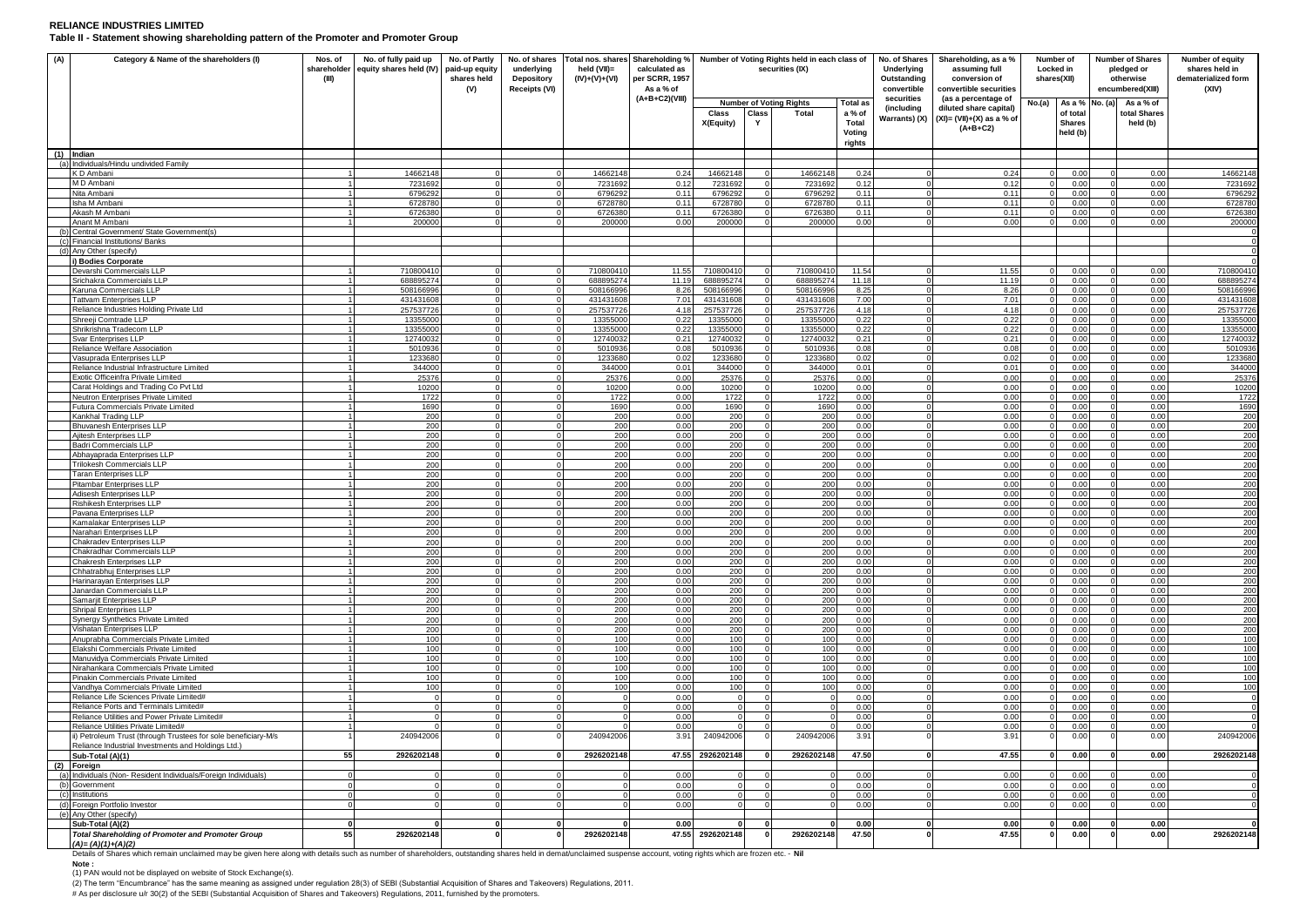### **RELIANCE INDUSTRIES LIMITED Table III - Statement showing shareholding pattern of the Public shareholder**

| (B) | Category & Name of the<br>shareholders (I)                                                      | Nos. of<br>shareholder<br>(III) | No. of fully paid<br>up equity<br>shares held (IV) | No. of Partly<br>paid-up equity<br>shares held | No. of shares<br>underlying<br><b>Depository</b> | Total nos.<br>shares held<br>$(VII) =$ | g %<br>calculated                                     | Shareholdin Number of Voting Rights held in each class of No. of Shares<br>securities (IX) |                                |              | Underlying<br>Outstanding      | Shareholding, as a %<br>assuming full<br>conversion of |                                                                                             | Number of Locked<br>in shares(XII) | <b>Number of Shares</b><br>encumbered(XIII) | pledged or otherwise | Number of equity<br>shares held in<br>dematerialized |            |
|-----|-------------------------------------------------------------------------------------------------|---------------------------------|----------------------------------------------------|------------------------------------------------|--------------------------------------------------|----------------------------------------|-------------------------------------------------------|--------------------------------------------------------------------------------------------|--------------------------------|--------------|--------------------------------|--------------------------------------------------------|---------------------------------------------------------------------------------------------|------------------------------------|---------------------------------------------|----------------------|------------------------------------------------------|------------|
|     |                                                                                                 |                                 |                                                    | (V)                                            | Receipts (VI)                                    | (IV)+(V)+ (VI)                         | as per                                                |                                                                                            | <b>Number of Voting Rights</b> |              | Total as a                     | convertible                                            | convertible securities                                                                      | No.(a)                             | As a % of                                   | No. (Not             | As a % of                                            | form (XIV) |
|     |                                                                                                 |                                 |                                                    |                                                |                                                  |                                        | <b>CRR. 1957</b><br>As a % of<br>$(A+B+C2)$<br>(VIII) | Class<br>X(Equity)                                                                         | <b>Class Y</b>                 | Total        | % of Total<br>Voting<br>rights | securities<br>(including<br>Warrants) (X)              | (as a percentage of<br>diluted share capital)<br>$(XI) = (VII)+(X)$ as a % of<br>$(A+B+C2)$ |                                    | total<br><b>Shares</b><br>held (b)          | applicable)<br>(a)   | total Shares<br>held (Not<br>applicable)<br>(b)      |            |
|     | (1) Institutions                                                                                |                                 | 156447958                                          |                                                |                                                  |                                        |                                                       |                                                                                            |                                |              |                                |                                                        |                                                                                             |                                    |                                             |                      |                                                      |            |
|     | (a) Mutual Funds/UTI                                                                            | 464                             |                                                    |                                                |                                                  | 15644795                               | 2.54<br>0.00                                          | 156447958                                                                                  | $\Omega$                       | 15644795     | 2.54                           |                                                        | 2.54<br>0.00                                                                                | $\Omega$                           | 0.00<br>0.00                                |                      | <b>NA</b><br><b>NA</b>                               | 155128596  |
|     | Venture Capital Funds<br>(c) Alternate Investment Funds                                         |                                 | 1265490                                            |                                                |                                                  | 1265490                                | 0.02                                                  | 1265490                                                                                    |                                | 126549       | 0.00<br>0.02                   |                                                        | 0.02                                                                                        |                                    | 0.00                                        |                      | <b>NA</b>                                            | 1265490    |
|     | (d) Foreign Venture Capital Investors                                                           |                                 |                                                    |                                                |                                                  |                                        | 0.00                                                  |                                                                                            | $\Omega$                       |              | 0.00                           |                                                        | 0.00                                                                                        |                                    | 0.00                                        |                      | <b>NA</b>                                            |            |
|     | Foreign Portfolio Investors                                                                     | 966                             | 1454339771                                         |                                                |                                                  | 145433977                              | 23.63                                                 | 145433977                                                                                  |                                | 145433977    | 23.6'                          |                                                        | 23.63                                                                                       |                                    | 0.00                                        |                      | <b>NA</b>                                            | 145433977  |
|     | Europacific Growth Fund                                                                         |                                 | 203636942                                          |                                                |                                                  | 20363694                               | 3.31                                                  | 203636942                                                                                  |                                | 20363694     | 3.31                           |                                                        | 3.31                                                                                        |                                    | 0.00                                        |                      | <b>NA</b>                                            | 20363694   |
|     | Financial Institutions/ Banks                                                                   | 309                             | 447257                                             |                                                |                                                  | 447257                                 | 0.07                                                  | 447257                                                                                     |                                | 447257       | 0.07                           |                                                        | 0.07                                                                                        |                                    | 0.00                                        |                      | <b>NA</b>                                            | 406391     |
|     | Insurance Companies                                                                             | 47                              | 548079152                                          |                                                |                                                  | 54807915                               | 8.91                                                  | 54807915                                                                                   |                                | 54807915     | 8.90                           |                                                        | 8.91                                                                                        |                                    | 0.00                                        |                      | <b>NA</b>                                            | 548067456  |
|     | Life Insurance Corporation of India                                                             |                                 | 511561086                                          |                                                |                                                  | 511561086                              | 8.31                                                  | 511561086                                                                                  |                                | 511561086    | 8.30                           |                                                        | 8.31                                                                                        | O                                  | 0.00                                        |                      | <b>NA</b>                                            | 511552802  |
|     | Provident Funds/ Pension Funds                                                                  |                                 |                                                    |                                                |                                                  |                                        | 0.00                                                  |                                                                                            |                                |              | 0.00                           |                                                        | 0.00                                                                                        | $\Omega$                           | 0.00                                        |                      | <b>NA</b>                                            |            |
|     | i) Any Other (specify)                                                                          |                                 |                                                    |                                                |                                                  |                                        |                                                       |                                                                                            |                                |              |                                |                                                        |                                                                                             |                                    |                                             |                      |                                                      |            |
|     | i)Foreign Institutional Investors                                                               | 315                             | 12044889                                           |                                                |                                                  | 1204488                                | 0.20                                                  | 12044889                                                                                   |                                | 1204488      | 0.20                           |                                                        | 0.20                                                                                        | $\Omega$                           | 0.00                                        |                      | <b>NA</b>                                            | 1158587    |
|     | Sub-Total (B)(1)                                                                                | 2102                            | 2176649831                                         |                                                |                                                  | 217664983                              | 35.37                                                 | 2176649831                                                                                 |                                | 0 2176649831 | 35.33                          |                                                        | 35.37                                                                                       | $\Omega$                           | 0.00                                        |                      | <b>NA</b>                                            | 2174451105 |
| (2) | Central Government/ State<br>Government(s)/ President of India                                  | 102                             | 9089240                                            |                                                |                                                  | 9089240                                | 0.15                                                  | 9089240                                                                                    |                                | 908924       | 0.15                           |                                                        | 0.15                                                                                        |                                    | 0.00                                        |                      | <b>NA</b>                                            | 6127438    |
|     | Sub-Total (B)(2)                                                                                | 102                             | 9089240                                            |                                                |                                                  | 9089240                                | 0.15                                                  | 9089240                                                                                    | $\mathbf{0}$                   | 9089240      | 0.15                           | 0.00                                                   | 0.15                                                                                        | n                                  | $\mathbf{r}$                                |                      | <b>NA</b>                                            | 6127438    |
| (3) | <b>Non-institutions</b>                                                                         |                                 |                                                    |                                                |                                                  |                                        |                                                       |                                                                                            |                                |              |                                |                                                        |                                                                                             |                                    |                                             |                      |                                                      |            |
| (a) | Individuals -<br>Individual shareholders holding<br>nominal share capital up to Rs. 2<br>lakhs. | 2460429                         | 545414614                                          |                                                |                                                  | 54541461                               | 8.86                                                  | 545414614                                                                                  |                                | 545414614    | 8.85                           |                                                        | 8.86                                                                                        | 544608                             | 0.10                                        |                      | NA                                                   | 435517227  |
|     | ii) Individual shareholders holding<br>nominal share capital in excess of<br>Rs. 2 lakhs.       | 1004                            | 73894666                                           |                                                |                                                  | 73894666                               | 1.20                                                  | 73894666                                                                                   |                                | 73894666     | 1.20                           |                                                        | 1.20                                                                                        | 80000                              | 0.11                                        |                      | <b>NA</b>                                            | 73126392   |
|     | NBFCs registered with RBI                                                                       | 40                              | 144581                                             |                                                |                                                  | 14458                                  | 0.00                                                  | 144581                                                                                     |                                | 14458        | 0.00                           |                                                        | 0.00                                                                                        |                                    | 0.00                                        |                      | <b>NA</b>                                            | 144581     |
|     | (c) Employee Trusts                                                                             | $\Omega$                        |                                                    |                                                |                                                  |                                        | 0.00                                                  | $\Omega$                                                                                   | $\mathbf 0$                    |              | 0.00                           | $\Omega$                                               | 0.00                                                                                        | $^{\circ}$                         | 0.00                                        |                      | <b>NA</b>                                            |            |
|     | Overseas Depositories (holding<br><b>DRs)</b> (balancing figure)                                |                                 |                                                    |                                                |                                                  |                                        | 0.00                                                  |                                                                                            |                                |              | 0.00                           |                                                        | 0.00                                                                                        |                                    | 0.00                                        |                      | <b>NA</b>                                            |            |
|     | (e) Any Other (specify)<br>i) Bodies Corporate                                                  | 9100                            | 168331118                                          |                                                |                                                  | 168331118                              | 2.74                                                  | 168331118                                                                                  |                                | 168331118    | 2.73                           |                                                        | 2.74                                                                                        | $\Omega$                           | 0.00                                        |                      | <b>NA</b>                                            | 166515750  |
|     | ii) Non Resident Indians-Repatriable                                                            | 19719                           | 25681650                                           |                                                |                                                  | 25681650                               | 0.42                                                  | 25681650                                                                                   |                                | 25681650     | 0.42                           |                                                        | 0.42                                                                                        | 4800                               | 0.02                                        |                      | <b>NA</b>                                            | 17826769   |
|     | iii) Non Resident Indians-Non<br>Repatriable                                                    | 13555                           | 8501979                                            |                                                |                                                  | 8501979                                | 0.14                                                  | 8501979                                                                                    |                                | 8501979      | 0.14                           |                                                        | 0.14                                                                                        | $\Omega$                           | 0.00                                        |                      | <b>NA</b>                                            | 826781     |
|     | iv) Overseas Corporate Bodies                                                                   | 17                              | 436348                                             |                                                |                                                  | 436348                                 | 0.01                                                  | 436348                                                                                     |                                | 436348       | 0.01                           |                                                        | 0.01                                                                                        | $\Omega$                           | 0.00                                        |                      | <b>NA</b>                                            | 363976     |
|     | v) Foreign Portfolio<br>Investors(Individual)                                                   |                                 | 986                                                |                                                |                                                  | 986                                    | 0.00                                                  | 986                                                                                        | $\Omega$                       | 986          | 0.00                           |                                                        | 0.00                                                                                        | $\Omega$                           | 0.00                                        |                      | <b>NA</b>                                            | 986        |
|     | vi) Foreign National                                                                            | 15                              | 13679                                              |                                                |                                                  | 1367                                   | 0.00                                                  | 13679                                                                                      |                                | 13679        | 0.00                           |                                                        | 0.00                                                                                        | $\Omega$                           | 0.00                                        |                      | <b>NA</b>                                            | 13679      |
|     | vii) Clearing Member                                                                            | 450                             | 8641412                                            |                                                |                                                  | 864141                                 | 0.14                                                  | 8641412                                                                                    |                                | 8641412      | 0.14                           |                                                        | 0.14                                                                                        |                                    | 0.00                                        |                      | NA                                                   | 8641412    |
|     | viii) Shares held by Subsidiary<br>Companies on which no voting rights<br>are exercisable°      |                                 | 171882820                                          |                                                |                                                  | 17188282                               | 2.79                                                  |                                                                                            |                                |              | 0.00                           |                                                        | 2.79                                                                                        |                                    | 0.00                                        |                      | <b>NA</b>                                            | 17188282   |
|     | Reliance Chemicals Limited                                                                      |                                 | 62239998                                           |                                                |                                                  | 6223999                                | 1.01                                                  |                                                                                            |                                |              | 0.00                           |                                                        | 1.01                                                                                        |                                    | 0.00                                        |                      | NA                                                   | 62239998   |
|     | ix) Unclaimed Shares Suspense<br>Account                                                        |                                 | 11847154                                           |                                                |                                                  | 11847154                               | 0.19                                                  | 11847154                                                                                   | $\Omega$                       | 11847154     | 0.19                           |                                                        | 0.19                                                                                        | $\mathbf 0$                        | 0.00                                        |                      | <b>NA</b>                                            | 1184715    |
|     | x) Trusts                                                                                       | 240                             | 17295649                                           |                                                |                                                  | 1729564                                | 0.28                                                  | 17295649                                                                                   |                                | 1729564      | 0.28                           |                                                        | 0.28                                                                                        | $\overline{0}$                     | 0.00                                        |                      | <b>NA</b>                                            | 1725478    |
|     | xi) HUF                                                                                         | 28823                           | 10312929                                           |                                                |                                                  | 10312929                               | 0.17                                                  | 10312929                                                                                   |                                | 10312929     | 0.17                           |                                                        | 0.17                                                                                        |                                    | 0.00                                        |                      | <b>NA</b>                                            | 10258729   |
|     | xii) Pending Confirmation                                                                       |                                 |                                                    |                                                |                                                  |                                        | 0.00                                                  |                                                                                            |                                |              | 0.00                           |                                                        | 0.00                                                                                        |                                    | 0.00                                        |                      | <b>NA</b>                                            |            |
|     | Sub-Total (B)(3)                                                                                | 2533400                         | 1042399585                                         |                                                |                                                  | 1042399585                             | 16.94                                                 | 870516765                                                                                  | $\mathbf{0}$                   | 870516765    | 14.13                          |                                                        | 16.94                                                                                       | 629408                             | 0.06                                        |                      | <b>NA</b>                                            | 921662077  |
|     | Total Public Shareholding (B)=<br>$(B)(1)+(B)(2)+(B)(3)$                                        | 2535604                         | 3228138656                                         |                                                |                                                  | 3228138656                             | 52.45                                                 | 3056255836                                                                                 |                                | 3056255836   | 49.61                          |                                                        | 52.45                                                                                       | 629408                             | 0.02                                        |                      | <b>NA</b>                                            | 3102240620 |

Details of the shareholders acting as persons in Concert including their Shareholding (No. and %): **Nil**

Details of Shares which remain unclaimed may be given here along with details such as number of shareholders, outstanding shares held in demat/unclaimed suspense account, voting rights which are frozen etc.- Details are pr

Note: (1) PAN would not be displayed on website of Stock Exchange(s).

(2) The above format needs to be disclosed along with the name of following persons: Institutions/Non Institutions holding more than 1% of total number of shares.

(3) W.r.t. the information pertaining to Depository Receipts, the same may be disclosed in the respective columns to the extent information available and the balance to be disclosed as held by custodian,

(4) <sup>4</sup>Voting Rights of Promoter & Promoter Group aggregate to 47.50% of the Company's Capital on which voting rights can be exercised.

(5) NA denotes "Not Applicable"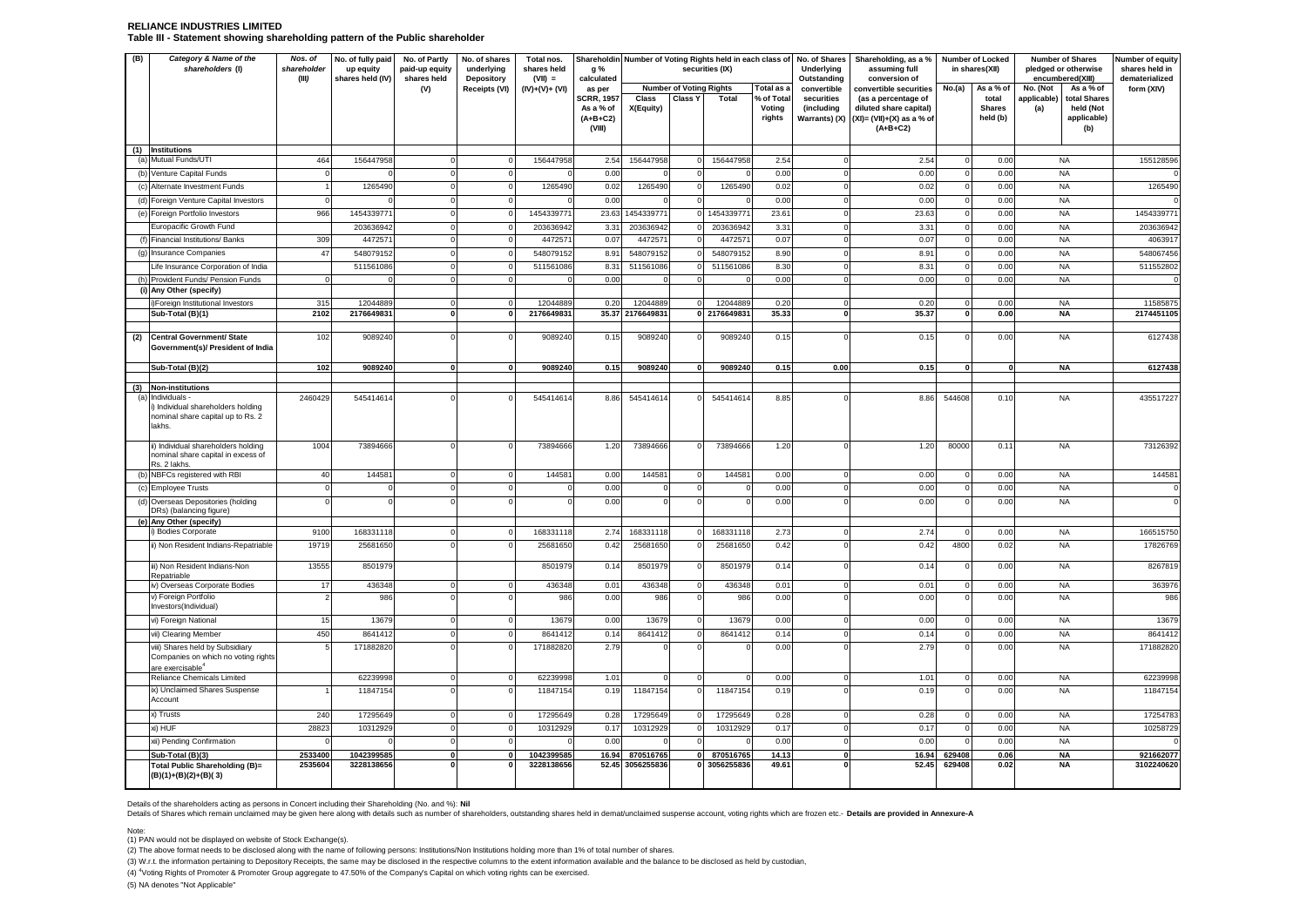## **RELIANCE INDUSTRIES LIMITED**

### **Details of Shares which remain unclaimed along with details such as number of shareholders, outstanding shares held in demat/unclaimed suspense account, voting rights which are frozen etc.**

**ANNEXURE-A**

| <b>SI Nol</b> | <b>Description</b>                   | <b>No. of Shareholders</b><br>(phase wise transfers) | <b>No. of Shares</b> |  |  |  |  |
|---------------|--------------------------------------|------------------------------------------------------|----------------------|--|--|--|--|
|               | Unclaimed Shares in Suspense Account | 15 83 62                                             | 1 18 47 154          |  |  |  |  |